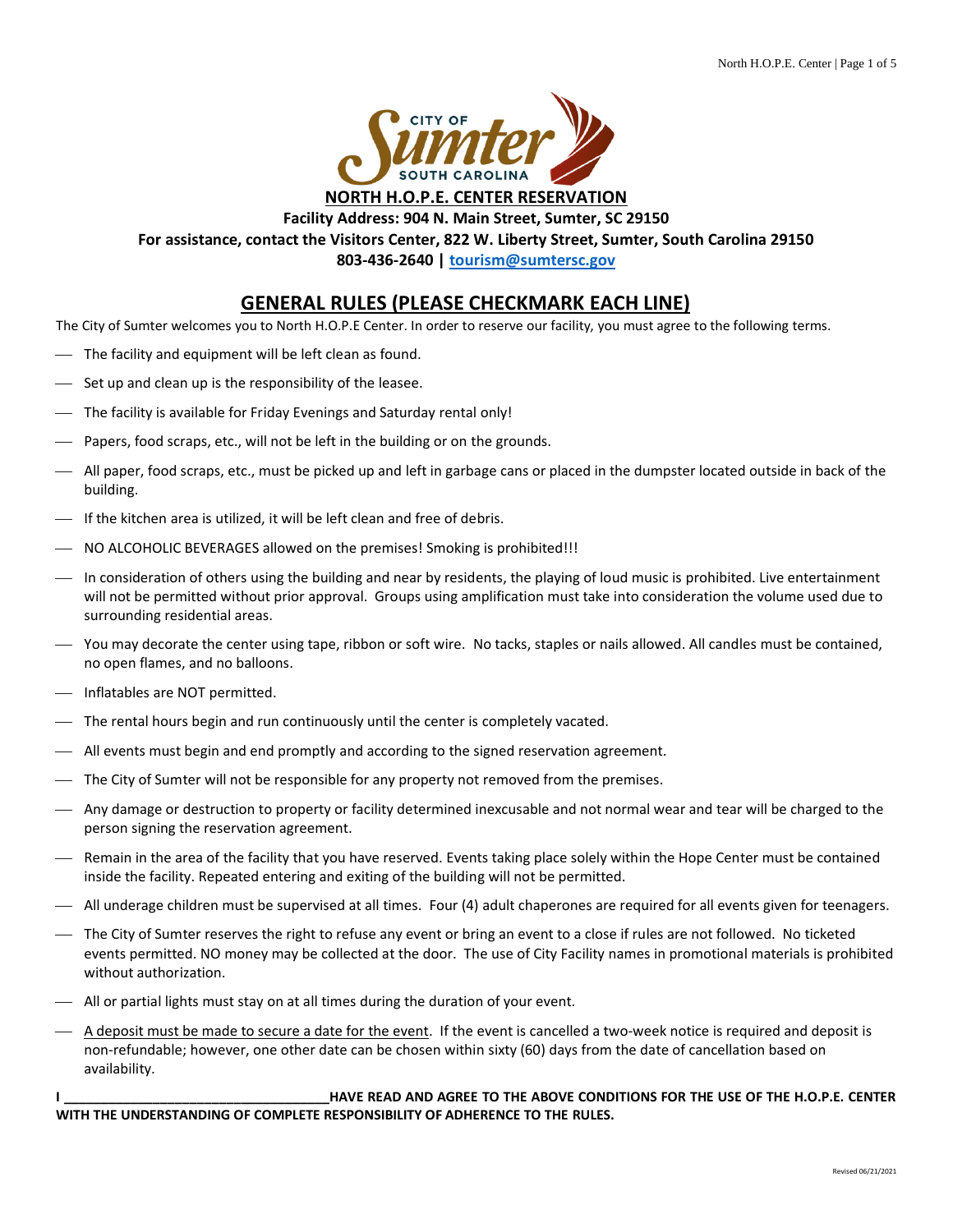# NORTH H.O.P.E. CENTER RENTAL APPLICATION

| (ALL INFO REQUIRED AND MUST BE COMPLETED BEFORE DATE CAN BE RESERVED, PLEASE PRINT) |  |
|-------------------------------------------------------------------------------------|--|
|-------------------------------------------------------------------------------------|--|

| Today's Date: _______________________________                  |  | Event Date Requested: _________________________                                                                |  |  |
|----------------------------------------------------------------|--|----------------------------------------------------------------------------------------------------------------|--|--|
| Organization/person/event:                                     |  |                                                                                                                |  |  |
| Type/Details of Event:                                         |  |                                                                                                                |  |  |
|                                                                |  |                                                                                                                |  |  |
|                                                                |  |                                                                                                                |  |  |
|                                                                |  | Day Phone: ______________________________Night Phone: _________________________Cell Phone: ___________________ |  |  |
|                                                                |  |                                                                                                                |  |  |
| Person Responsible for Use (Must be present during the event): |  |                                                                                                                |  |  |
|                                                                |  |                                                                                                                |  |  |
|                                                                |  |                                                                                                                |  |  |
|                                                                |  | Day Phone: ______________________________Night Phone: _________________________Cell Phone: ___________________ |  |  |
|                                                                |  |                                                                                                                |  |  |
| <b>Alternate Contact:</b>                                      |  |                                                                                                                |  |  |
|                                                                |  |                                                                                                                |  |  |
|                                                                |  |                                                                                                                |  |  |
|                                                                |  | Day Phone: ______________________________Night Phone: _________________________Cell Phone: ___________________ |  |  |
|                                                                |  |                                                                                                                |  |  |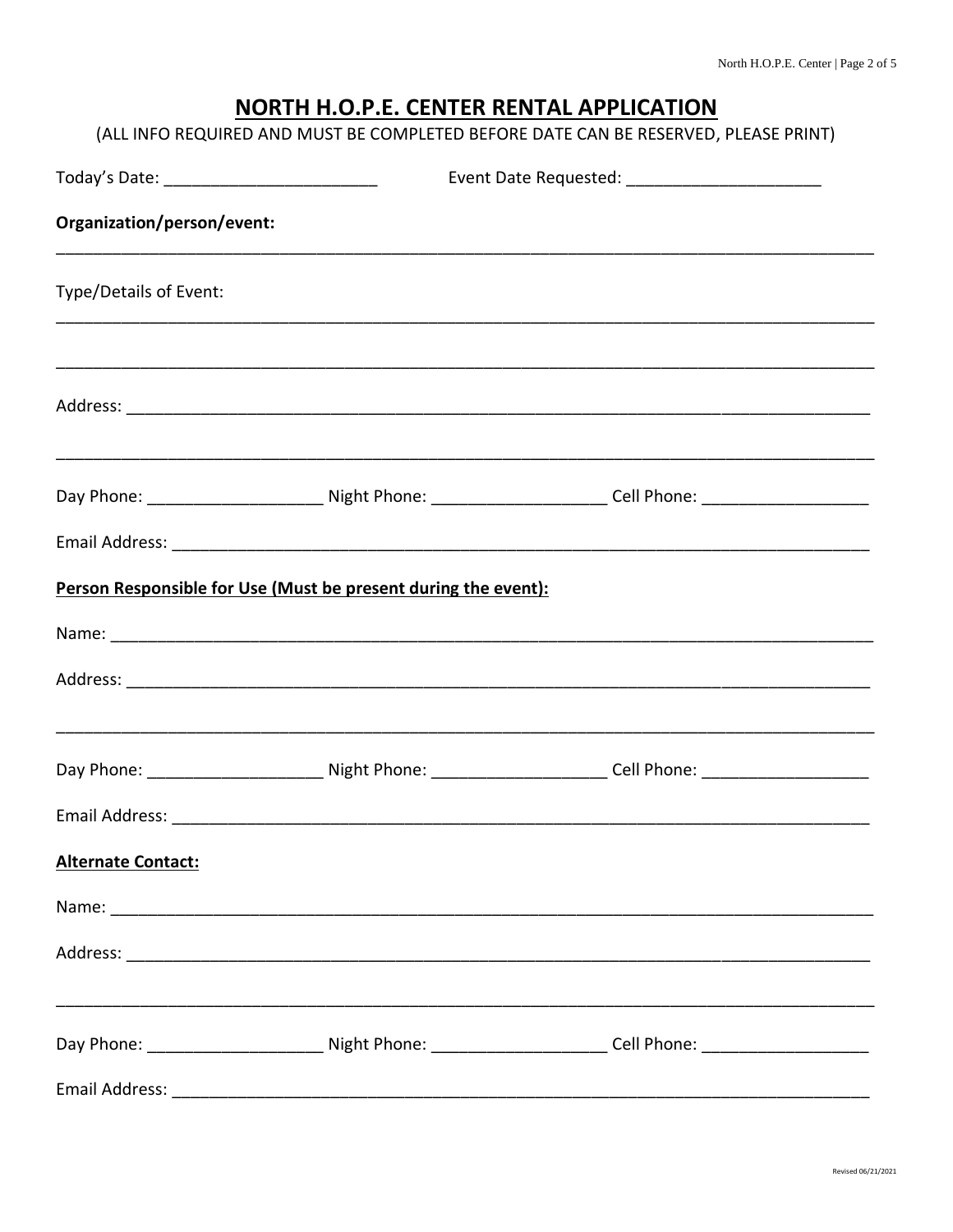## **Name of Person Responsible for Payment (If same as above please write same):**

|                                                                                                   | Day Phone: ______________________________Night Phone: _________________________Cell Phone: ___________________                                                                                                                                                           |
|---------------------------------------------------------------------------------------------------|--------------------------------------------------------------------------------------------------------------------------------------------------------------------------------------------------------------------------------------------------------------------------|
|                                                                                                   |                                                                                                                                                                                                                                                                          |
| List Name of any third-party coordinators (caterers, event planner, etc.)                         |                                                                                                                                                                                                                                                                          |
|                                                                                                   |                                                                                                                                                                                                                                                                          |
| Total Number of Attendees: ________________                                                       |                                                                                                                                                                                                                                                                          |
| event and forfeiture of the security deposit. ______________ (initials)                           | Any guests in excess of the number stated on the signed contract may result in immediate termination of the                                                                                                                                                              |
|                                                                                                   | <b>HORTH H.O.P.E. CENTER RENTAL RATES</b><br>(All Rentals Figured in One Hour Increments, includes use of kitchen)                                                                                                                                                       |
| <b>Friday Evening (7pm-12am)</b><br>Saturdays (10am-12am):                                        |                                                                                                                                                                                                                                                                          |
| Multipurpose Room (25 people max)<br>Gymnasium (400 people max)                                   | \$50.00 per hour<br>\$100.00 per hour                                                                                                                                                                                                                                    |
| paying for an event in less than two weeks of event date. Make checks payable to: City of Sumter. | A Deposit of \$100 is required for all events. The Deposit is refundable if all conditions of this agreement are met. Payment in full<br>is required two weeks prior to the event date or subject to cancellation. Payment must be cash or credit card if scheduling and |
| include the returned check fee.                                                                   | Return Check Policy: \$25 fee for \$100 or less, \$30 fee for over \$100. All subsequent payments must be cash or credit and will                                                                                                                                        |

*\*Price is subject to change.*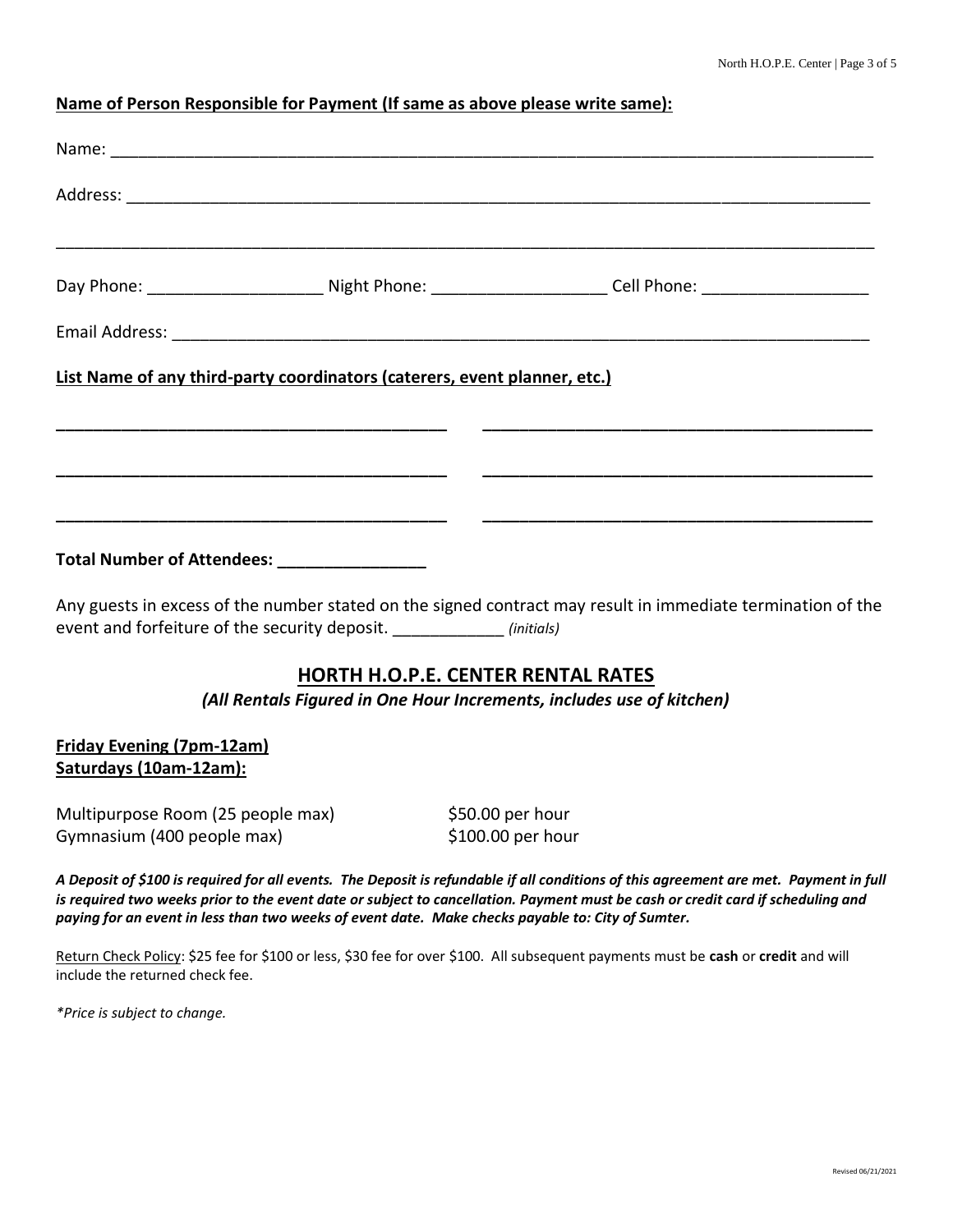#### **NORTH H.O.P.E. CENTER HOURS OF RENTAL**

| <b>Setup Time Begins</b>                                        | <b>Event Begins</b>                                   | <b>Event Ends</b><br>Security officer(s) arrive(s) 30-minutes prior and depart(s) 30-minutes after event ends. | <b>Cleanup Time Ends</b>                                                                                                                                                                                                                                                      |  |
|-----------------------------------------------------------------|-------------------------------------------------------|----------------------------------------------------------------------------------------------------------------|-------------------------------------------------------------------------------------------------------------------------------------------------------------------------------------------------------------------------------------------------------------------------------|--|
|                                                                 |                                                       |                                                                                                                |                                                                                                                                                                                                                                                                               |  |
|                                                                 | <b>NORTH H.O.P.E. CENTER REQUEST FOR RESERVATION:</b> |                                                                                                                |                                                                                                                                                                                                                                                                               |  |
| Multipurpose Room ____hours X \$50.00 per hour \$______________ |                                                       |                                                                                                                | +100.00 Deposit                                                                                                                                                                                                                                                               |  |
| Gymnasium                                                       | hours $X \xi$ 100.00 per hour $\xi$                   |                                                                                                                | +100.00 Deposit                                                                                                                                                                                                                                                               |  |
| Please check if you will be using any of the following:         |                                                       |                                                                                                                |                                                                                                                                                                                                                                                                               |  |
| Use of kitchen                                                  |                                                       | Sound System                                                                                                   |                                                                                                                                                                                                                                                                               |  |
| <b>Front Lobby</b>                                              | <b>Relocation of Tables/Setting</b>                   |                                                                                                                |                                                                                                                                                                                                                                                                               |  |
| Use stage                                                       | Live Entertainment                                    |                                                                                                                |                                                                                                                                                                                                                                                                               |  |
| Equipment Available: 57 Long Banquet Tables and 324 Chairs      |                                                       |                                                                                                                |                                                                                                                                                                                                                                                                               |  |
| Total cost for this reservation: \$                             |                                                       |                                                                                                                |                                                                                                                                                                                                                                                                               |  |
| to secure the required personnel for the safety/security force. | NORTH H.O.P.E. CENTER SECURITY REQUIREMENTS           |                                                                                                                | Effective April 1, 2014, security will be required for all rentals. The safety/security personnel must be off-duty uniformed Sumter<br>Police Officers. The security fee is \$25.00 per hour for 75 people or more. The Visitor's Center personnel will make all arrangements |  |
| <b>ADHERENCE TO THE RULES.</b>                                  |                                                       |                                                                                                                | CONDITIONS FOR THE USE OF THE NORTH H.O.P.E. CENTER WITH THE UNDERSTANDING OF COMPLETE RESPONSIBILITY OF                                                                                                                                                                      |  |
|                                                                 |                                                       |                                                                                                                | The Management of the H.O.P.E. Center reserves the right to require the Lessee to provide safety/security personnel during the<br>lease period for any party of 50 guests up to the maximum of 400. The H.O.P.E. Center requires one Security Officer for 50-150              |  |

lease period for any party of 50 guests up to the maximum of 400. The H.O.P.E. Center requires one Security Officer for 50-150 attendees, a second Security Officer is required for bookings with 151-250 attendees and a third Security Officer for bookings that exceed 250 attendees. This is a mandatory requirement for all individuals utilizing the HOPE Centers**.** The safety/security personnel will be required to be present 30 minutes before the building is open to the public until at least 30 minutes after the program is completed. The safety/security personnel must be off-duty uniformed Sumter Police Officers. Visitor's Center personnel will make all arrangements to secure the required personnel for the safety/security force. I understand the requirement to have Sumter offduty police officers to act as safety/security personnel during the lease period. **I understand that if I have not secured an off-duty uniformed officer then the HOPE Center will refuse entry of additional patrons above the scheduled number in the party.**

(Pay Rate: \$25 per Officer, per hour, as a blank money order ONLY)

| <b>Signature</b>            | Date                                                             |
|-----------------------------|------------------------------------------------------------------|
| Number of Officers Needed:  | Total Hours Needed:                                              |
| Total Cost for Security: \$ | (Security Officer Fee's Must Be Paid with Separate Money Orders) |